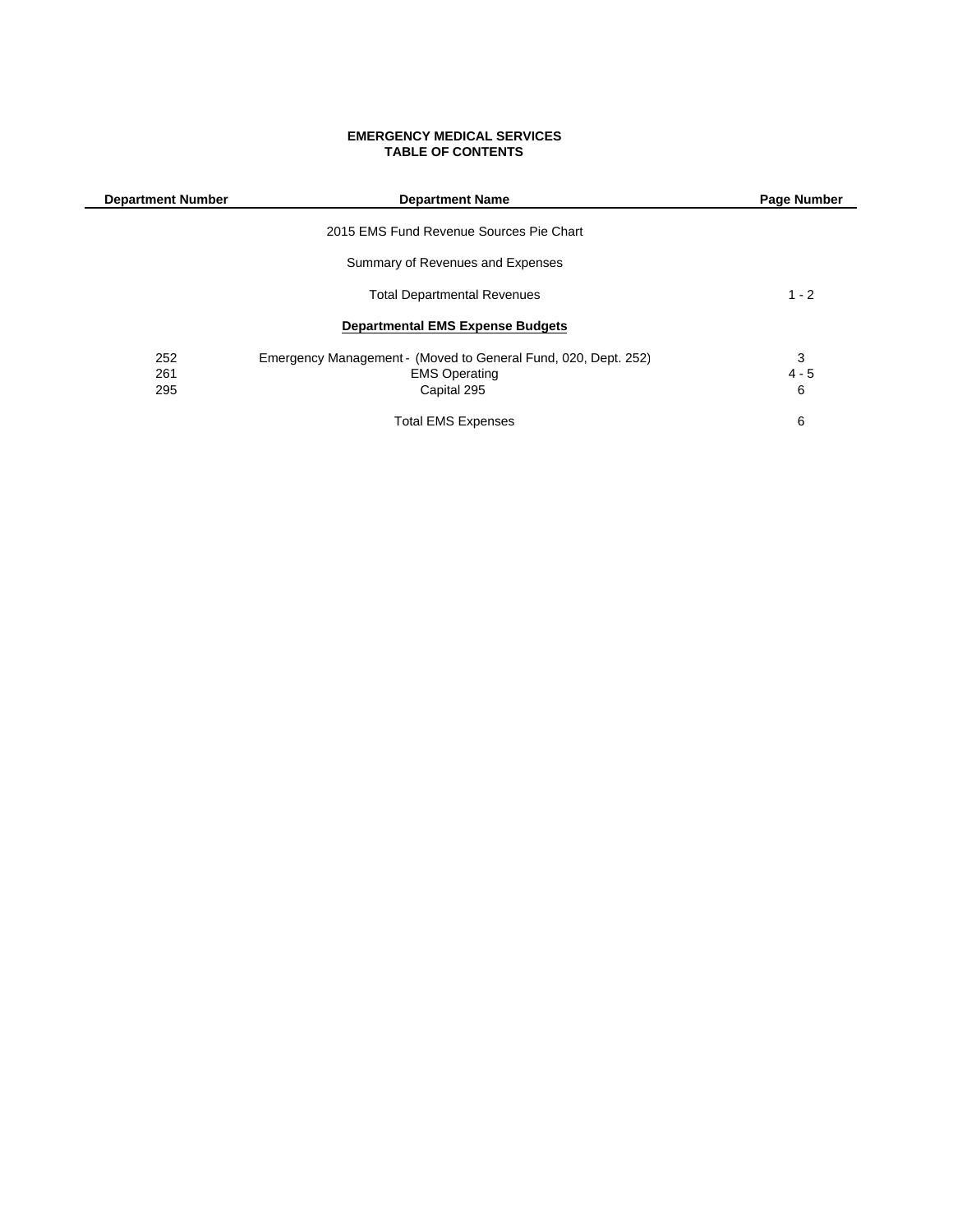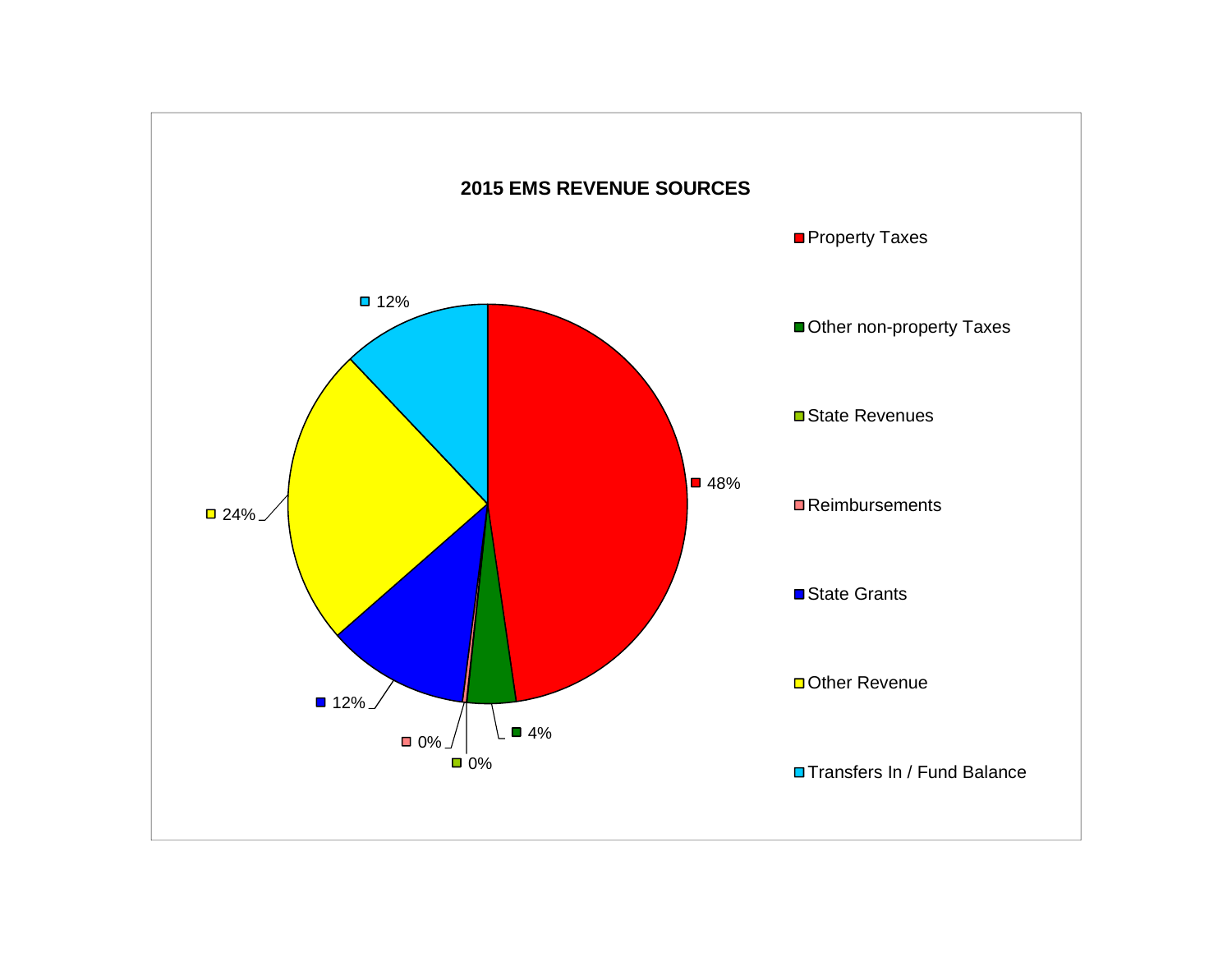**EMS Fund Explanation of Certain Revenue from Pie Chart**

| <b>Property Taxes</b>              | 313,162.00 | 48%  |
|------------------------------------|------------|------|
| <b>Other non-property Taxes</b>    | 26.000.00  | 4%   |
| <b>State Revenues</b>              | 200.00     | 0%   |
| <b>Reimbursements</b>              | 2.100.00   | 0%   |
| <b>State Grants</b>                | 75.750.00  | 12%  |
| <b>Other Revenue</b>               | 160,000,00 | 24%  |
| <b>Transfers In / Fund Balance</b> | 79.212.00  | 12%  |
|                                    | 656.424.00 | 100% |

**Other non-property Tax Revenue (4%) \$26,000 Specific Ownership Tax \$26,000 Transfers In / Fund Balance (12%) \$79,212 Fund Balance Transfer - Grant Match [(4) Heart Monitors] and Budget Offset \$79,212 State Revenues (0%) \$200 State Wildlife Funds \$200 State Grants (12%) \$5,750.00 EMS Grant \$70,000.00 EMS Provider Grant for (4) Heart Monitors \$75,750.00 Other Revenue (24%) \$13,500.00 EMS Memberships \$5,500.00 EMS Donations \$135,000.00 EMS Call Revenue \$3,000.00 EMS Standby \$3,000.00 EMS Imogene \$160,000.00**

**Note - All other revenue from pie chart can be found on pages 1and 2 (Departmental Revenues)**

| <b>EMS Fund - Fund Balance Summary</b>                           |                          |  |
|------------------------------------------------------------------|--------------------------|--|
| January 1, 2015 Beginning Fund Balance<br>2015 Budgeted Revenues | \$680,584<br>\$656,424   |  |
| <b>Total EMS Fund</b><br><b>Less 2015 Budgeted Expenditures</b>  | \$1,337,008<br>\$656,082 |  |
| <b>Revenue over Expenditures</b>                                 | \$680,926                |  |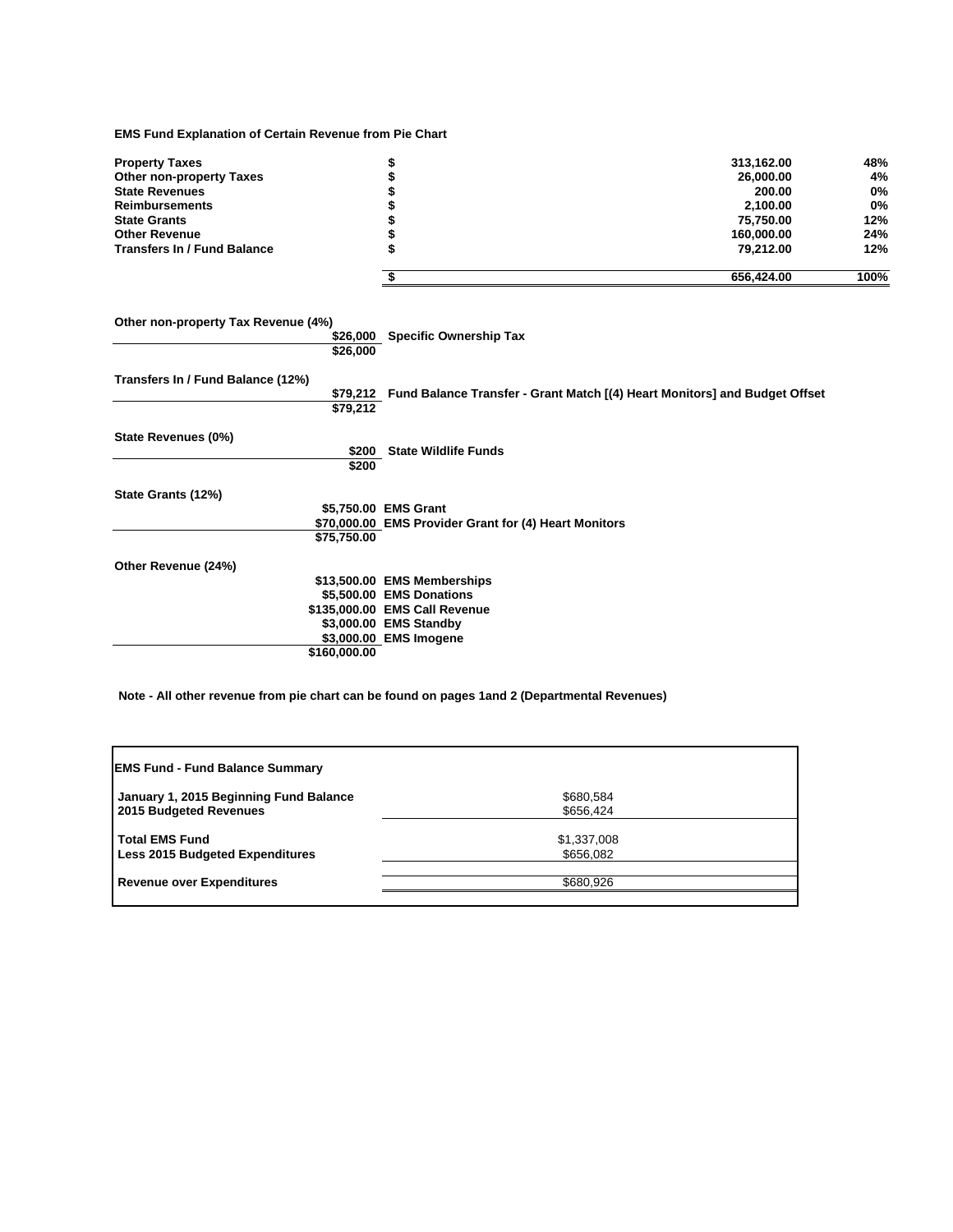1-21-2015 11:19 AM

 $\ddot{\rm o}$ 

## OUR A Y COUNTY REVENUE & EXPENSE REPORT - UNAUDITED AS OF: JANUARY 1ST, 2015

# ODD-EMS FUND

FINANCIAL SUMMARY

|                                    | <b>CURRENT</b><br><b>BUDGET</b> | <b>CURRENT</b><br><b>PERIOD</b> | YEAR TO DATE<br><b>ACTUAL</b> | <b>BUDGET</b><br><b>BALANCE</b> | <b>VOP</b><br><b>BUDGET</b> |
|------------------------------------|---------------------------------|---------------------------------|-------------------------------|---------------------------------|-----------------------------|
| REVENUE SUMMARY                    |                                 |                                 |                               |                                 |                             |
| OTHER ADMINISTRATION               | 339,362.00                      | 0.00                            | 0.00                          | 339, 362.00                     | 0.00                        |
| EMERGENCY MEDICAL SERVICE          | 167,850.00                      | 0.00                            | 0.00                          | 167,850.00                      | 0.00                        |
| CAPITAL 295                        | 149,212.00                      | 0.00                            | 0.00                          | 149,212.00                      | 0.00                        |
| <b>TOTAL REVENUES</b>              | 656,424.00                      | 0.00                            | 0.00                          | 656,424.00                      | 0.00                        |
|                                    |                                 |                                 |                               |                                 |                             |
| EXPENDITURE SUMMARY                |                                 |                                 |                               |                                 |                             |
| EMERGENCY MEDICAL SERVICE          | 516,082.02                      | 0.00                            | 0.00                          | 516,082.02                      | 0.00                        |
| <b>CAPITAL 295</b>                 | 140,000.00                      | 0.00                            | 0.00                          | 140,000.00                      | 0.00                        |
| TOTAL EXPENDITURES                 | 656,082.02                      | 0.00                            | 0.00                          | 656,002.02                      | 0.00                        |
|                                    |                                 |                                 |                               |                                 |                             |
| REVENUES OVER/(UNDER) EXPENDITURES | 341.98                          | 0.00                            | 0.00                          | 341.98                          | 0.00                        |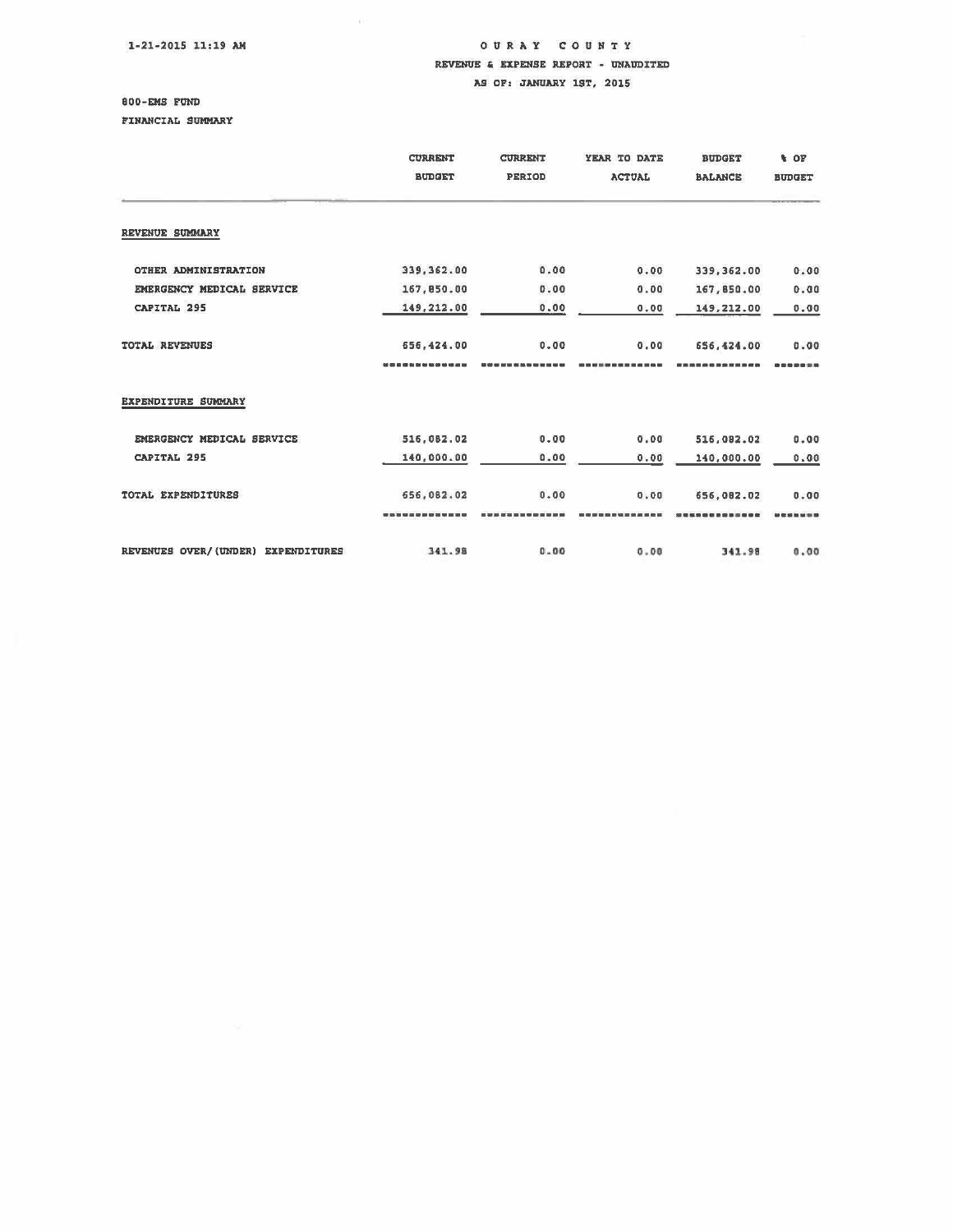1-21-2015 11:10 AM **OURAY COUNTY PAGE:** 1 BUDGET REPORT AS OF: JANUARY 1ST, 2015

BOO·DIS FUND

| <b>REVENUES</b>            | 2013<br><b>ACTUAL</b> | 2014<br><b>BUDGET</b> |   | 2014<br><b>ACTUAL</b> |                              | 2015<br><b>BUDGET</b> |
|----------------------------|-----------------------|-----------------------|---|-----------------------|------------------------------|-----------------------|
| OTHER ADMINISTRATION       |                       |                       |   |                       |                              |                       |
| PROPERTY TAXES             |                       |                       |   |                       |                              |                       |
| 000-6000 CURRENT TAX       | 370, 212.22           | 308,873.00            |   | 308,196.08            |                              | 311,497.00            |
| 000-6010 DELINQUENT TAX    | 283.49                | 500.00                | Æ | 197.60)               | $\left\langle \right\rangle$ | 435.00)               |
| 000-6020 INTEREST ON TAXES | 2,053.07              | 2,100.00              |   | 1,414.81              |                              | 2,100.00              |

| 000-6030 SPECIFIC OWNERSHIP TAX    | 27,379.00                                    | 25,000.00  | 25,856.82   | 26,000.00  |
|------------------------------------|----------------------------------------------|------------|-------------|------------|
| TOTAL PROPERTY TAXES               | 399,360.80                                   | 336,473.00 | 335, 270.11 | 339,162.00 |
| <b>OTHER REVENUE</b>               |                                              |            |             |            |
| <b>TOTAL</b>                       |                                              |            |             |            |
| <b>STATE REVENUES</b>              |                                              |            |             |            |
| 000-6340 STATE WILDLIFE FUNDS      | 203.50                                       | 204.00     | 197.29      | 200.00     |
| <b>TOTAL STATE REVENUES</b>        | 203.50                                       | 204.00     | 197.29      | 200.00     |
| TOTAL OTHER ADMINISTRATION         | 399,564.30                                   | 336,677.00 | 335,467.40  | 339,362.00 |
|                                    | 200 BM DE SE OF ALC THE 200 BM DE SEE ON THE |            |             |            |
| EMERGENCY MANAGEMENT               |                                              |            |             |            |
| REIMBURSEMENT<br><b>TOTAL</b>      |                                              |            |             |            |
| STATE GRANTS<br>TOTAL              |                                              |            |             |            |
| OTHER SOURCES/USES<br><b>TOTAL</b> |                                              |            |             |            |
|                                    |                                              |            |             |            |

TOTAl.

EMERGENCY MEDICAL SERVICE

| <b>OTHER REVENUE</b>                     |            |            |            |            |
|------------------------------------------|------------|------------|------------|------------|
| <b>MEMBERSHIPS</b><br>261-6120<br>EMS    | 13,074.00  | 13,000.00  | 12,135.00  | 13,500.00  |
| $261 - 6121$<br><b>EMS DONATIONS</b>     | 6,150.00   | 5,500.00   | 7.710.00   | 5,500.00   |
| 261-6122 EMS CALL REVENUE                | 140.173.29 | 120,000.00 | 140,921.64 | 135,000.00 |
| 261-6125<br><b>EMS</b><br><b>STANDBY</b> | 1,643.20   | 2,000.00   | 7.864.70   | 3,000.00   |
| IMOGENE<br>$261 - 6127$<br>EMS           | 2,968.38   | 3,000.00   | 3,294.88   | 3,000.00   |
| <b>OTHER REVENUE</b><br>TOTAL            | 164,008.87 | 143,500.00 | 171.926.22 | 160,000.00 |

**.............. .............. .............. ...............**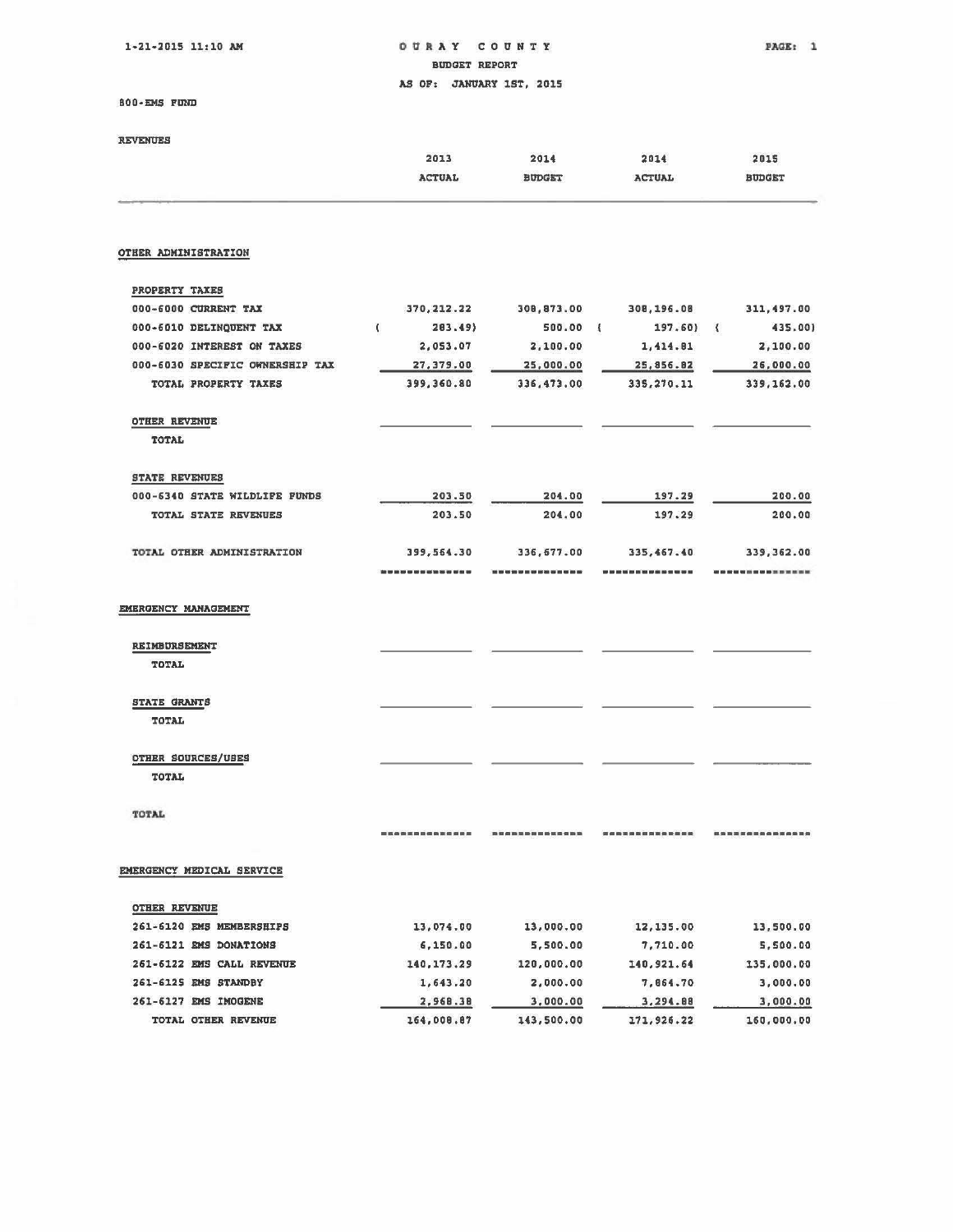$1-21-2015$  11:10 AM OURAY COUNTY PAGE: 2 BUDGET REPORT AS OF: JANUARY 1ST. 2015

#### 800 · EMS FUND

| <b>REVENUES</b>                     |               |               |               |               |
|-------------------------------------|---------------|---------------|---------------|---------------|
|                                     | 2013          | 2014          | 2014          | 2015          |
|                                     | <b>ACTUAL</b> | <b>BUDGET</b> | <b>ACTUAL</b> | <b>BUDGET</b> |
| REIMBURSEMENT                       |               |               |               |               |
| 261-6550 EMS REIMBURSEMENT          | 3,933.77      | 1,000.00      | 359.59        | 600.00        |
| 261-6551 REIMBURSEMENTS - PROF SERV | 1,410.00      | 100.00        | 1,710.00      | 1,500.00      |
| TOTAL REIMBURSEMENT                 | 5, 343.77     | 1,100.00      | 2,069.59      | 2,100.00      |
| <b>STATE GRANTS</b>                 |               |               |               |               |
| 261-6702 EMS GRANT                  | 4,706.29      | 4,600.00      | 13,502.32     | 5,750.00      |
| TOTAL STATE GRANTS                  | 4,706.29      | 4,600.00      | 13,502.32     | 5,750.00      |
| OTHER GRANTS                        |               |               |               |               |
| <b>TOTAL</b>                        |               |               |               |               |
| <b>OTHER SOURCES/USES</b>           |               |               |               |               |
| <b>TOTAL</b>                        |               |               |               |               |
| TOTAL EMERGENCY MEDICAL SERVICE     | 174,058.93    | 149,200.00    | 187,498.13    | 167,850.00    |
|                                     |               |               |               |               |
| CAPITAL 295                         |               |               |               |               |
| <b>OTHER REVENUE</b>                |               |               |               |               |
| 295-6175 SALE OF ASSETS             | $0 - 00$      | 4,000.00      | 4,000.00      | 0.00          |
| TOTAL OTHER REVENUE                 | 0.00          | 4,000.00      | 4,000.00      | 0.00          |

| ***<br>TOTAL REVENUES                                       | 586,223,23        | 538.571.45 | 553, 467.47          | 656,424.00 |
|-------------------------------------------------------------|-------------------|------------|----------------------|------------|
|                                                             | <b>前前最簡數章章程</b> 是 |            |                      |            |
| TOTAL CAPITAL 295                                           | 12,600.00         | 52,694.45  | 30,501.94            | 149,212.00 |
| TOTAL OTHER SOURCES/USES                                    | 0.00              | 29.934.45  | 0.00                 | 79,212,00  |
| <b>OTHER SOURCES/USES</b><br>295-6991 FUND BALANCE TRANSFER | 0.00              | 29, 934.45 | 0.00                 | 79,212.00  |
|                                                             |                   |            |                      |            |
| TOTAL STATE GRANTS                                          | 12,600.00         | 18,760.00  | 26,501.94            | 70,000.00  |
| 295-6710 EMS PROVIDER GRANT                                 | 12,600.00         | 10,760.00  | 26,501.94            | 70,000.00  |
| <b>STATE GRANTS</b>                                         |                   |            |                      |            |
| 어지던 무리 지도 못해서 작은 그는 거 없어서 사람이 아까지 보았다.                      | 1996. THE REPORTS |            | こうこうせいこう オンディング いっしき |            |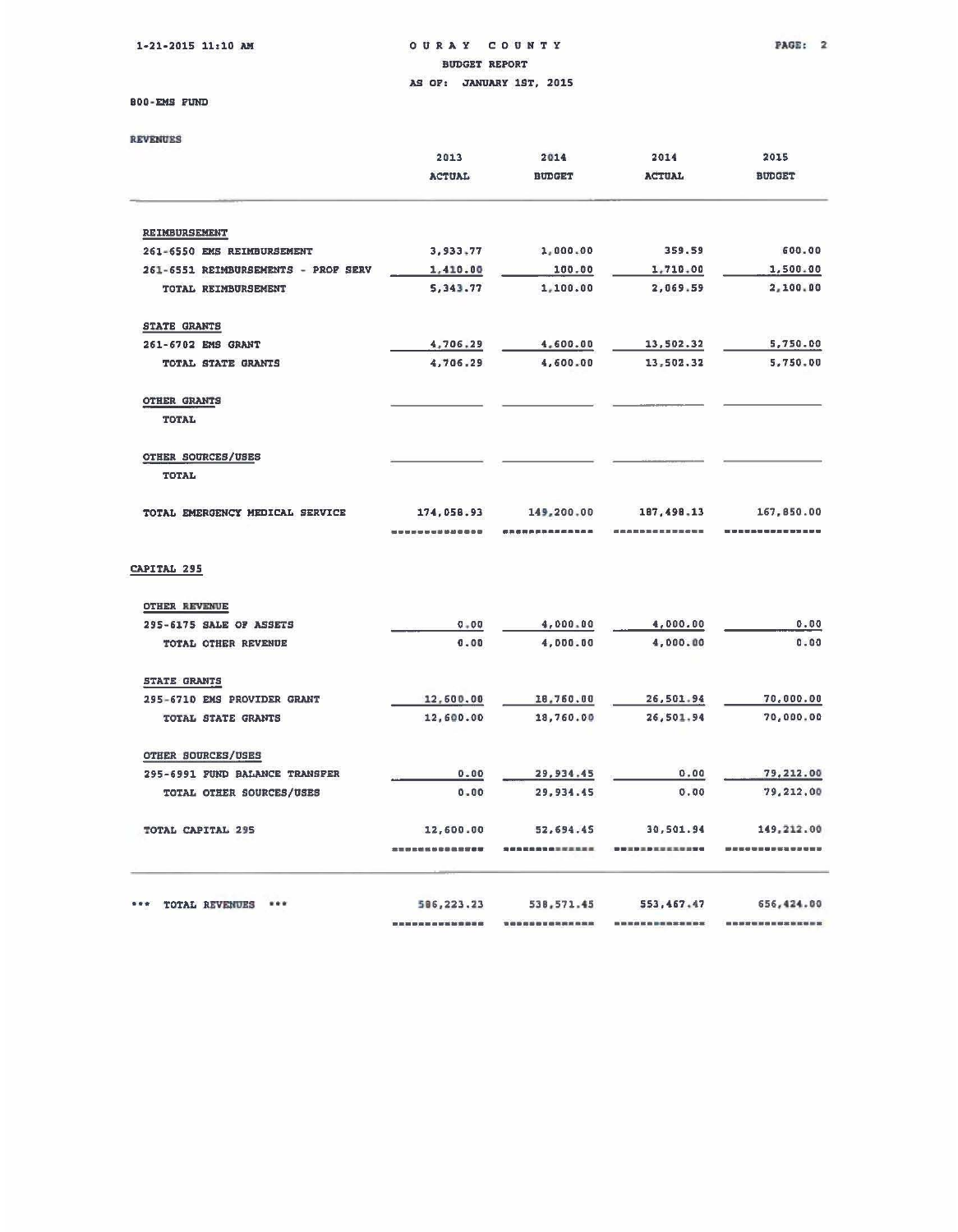| 1-21-2015 11:10 AM<br>OURAY COUNTY      |                          |                         | PAGE: 3       |                        |
|-----------------------------------------|--------------------------|-------------------------|---------------|------------------------|
|                                         | <b>BUDGET REPORT</b>     |                         |               |                        |
|                                         | AS OF: JANUARY 1ST, 2015 |                         |               |                        |
| 800-EMS FUND                            |                          |                         |               |                        |
| EMERGENCY MANAGEMENT                    |                          |                         |               |                        |
| DEPARTMENTAL EXPENDITURES               |                          |                         |               |                        |
|                                         | 2013                     | 2014                    | 2014          | 2015                   |
|                                         | <b>ACTUAL</b>            | <b>BUDGET</b>           | <b>ACTUAL</b> | <b>BUDGET</b>          |
|                                         |                          |                         |               |                        |
| PERSONNEL/EMPL BENEFITS<br>TOTAL        |                          |                         |               |                        |
| CONTRACTUAL/PROF. SERV.<br><b>TOTAL</b> |                          |                         |               |                        |
| <b>SUPPLIES</b><br><b>TOTAL</b>         |                          |                         |               |                        |
| OPERATING COSTS<br>TOTAL                |                          |                         |               |                        |
| <b>OTHER EXPENSES</b><br>TOTAL          |                          |                         |               |                        |
| TOTAL                                   |                          |                         |               |                        |
|                                         | -------------            | ----------------------- |               | <b>***************</b> |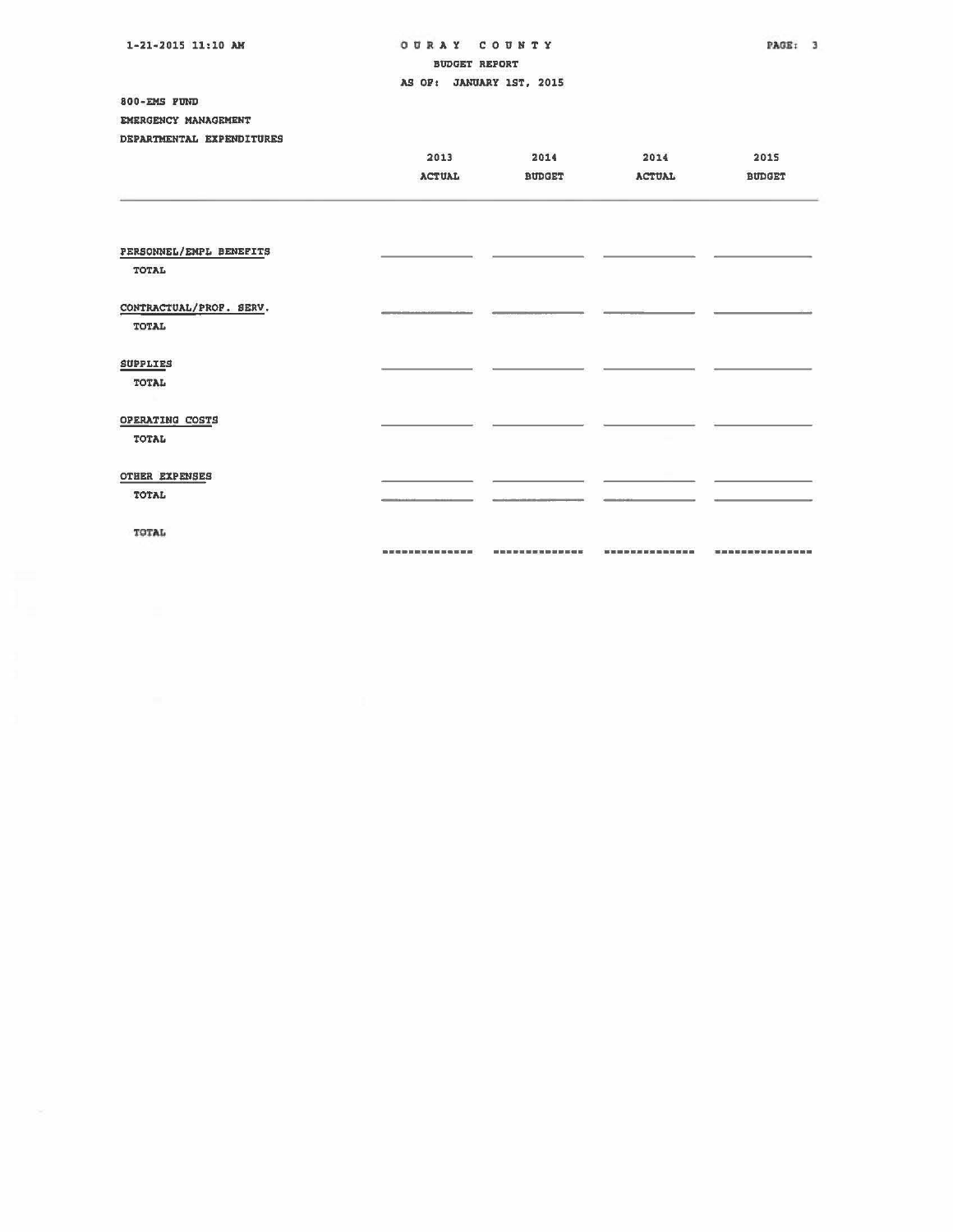### $1-21-2015$  11 $\pm 10$  AM o U R A Y C O U N T Y PAGE:  $4$ BUDGET REPORT

AS OF: JANUARY 1ST, 2015

800 - EMS FOND

EMERGENCY MEDICAL SERVICE

DEPARTMENTAL EXPENDITURES

|                                        | 2013          | 2014          | 2014          | 2015          |
|----------------------------------------|---------------|---------------|---------------|---------------|
|                                        | <b>ACTUAL</b> | <b>BUDGET</b> | <b>ACTUAL</b> | <b>BUDGET</b> |
|                                        |               |               |               |               |
| PERSONNEL/EMPL BENEFITS                |               |               |               |               |
| 261-7110 SALARIES                      | 245, 443.67   | 230,524.22    | 187, 137.72   | 242, 577.11   |
| 261-7115 FICA                          | 18,055.61     | 17,738.78     | 13,805.20     | 18,666.22     |
| 261-7116 RETIREMENT                    | 8,063.07      | 6,776.21      | 5,729.50      | 6,193.88      |
| 261-7120 HEALTH INSURANCE              | 30,671.00     | 27,358.80     | 23,559.00     | 25,704.00     |
| 261-7126 LIFE / AD&D                   | 110.40        | 0.00          | 86.40         | 0.00          |
| 261-7150 UNIFORMS / CLOTHING           | 1,064.60      | 500.00        | 593.50        | 500.00        |
| 261-7160 TRAVEL                        | 125.60        | 0.00          | 0.00          | 0.00          |
| 261-7161 TRAINING                      | 7,673.19      | 22,630.00     | 8,266.39      | 22,630.00     |
| 261-7175 WORKERS COMP                  | 16,216.00     | 14, 153.77    | 14,154.00     | 14,862.00     |
| 261-7176 UNEMPLOYMENT INS              | 484.93        | 500.00        | 395.70        | 500.00        |
| 261-7196 EMPLOYEE MERIT                | 1,158.32      | 1,355.24      | 1,432.73      | 1,425.77      |
| TOTAL PERSONNEL/EMPL BENEFITS          | 329,066.39    | 321,537.02    | 255,160.30    | 333,058.98    |
|                                        |               |               |               |               |
| CONTRACTUAL/PROF. SERV.                |               |               |               |               |
| 261-7227 CAPP INSURANCE                | 25,826.66     | 28,170.39     | 28,149.00     | 28,151.00     |
| 261-7230 PROFESSIONAL SERVICES         | 8,448.88      | 8,954.04      | 6,680.46      | 9,700.00      |
| 261-7231 PHYSICIAN ADVISOR             | 14,000.00     | 14,000.00     | 14,000.00     | 14,000.00     |
| 261-7233 BILLING                       | 5,378.65      | 6,500.00      | 4,785.35      | 6,500.00      |
| 261-7250 DISPATCH SERVICES             | 5,123.00      | 3,036.00      | 5,948.00      | 10,380.00     |
| TOTAL CONTRACTUAL/PROF. SERV.          | 58,777.19     | 60,660.43     | 59,562.81     | 68,731.00     |
| <b>SUPPLIES</b>                        |               |               |               |               |
| 261-7310 OFFICE SUPPLIES               | 400.47        | 400.00        | 402.66        | 400.00        |
| 261-7311 OPERATING SUPPLIES            | 10,796.35     | 12,300.00     | 13,366.43     | 12,300.00     |
| <b>TOTAL SUPPLIES</b>                  | 11, 196.82    | 12,700.00     | 13,769.09     | 12,700.00     |
|                                        |               |               |               |               |
| OPERATING COSTS                        |               |               |               |               |
| 261-7405 OFFICE EQUIPMENT              | 157.05        | 400.00        | 148.96        | 400.00        |
| 261-7406 EQUIPMENT - OTHER             | 18, 119.40    | 4,500.00      | 4,679.82      | 4,000.00      |
| 261-7407 EXTRICATION EQUIPMENT         | 927.95        | 3,000.00      | 3,461.90      | 3,000.00      |
| 261-7408 HAZARDOUS MATERIALS EQUIPMENT | 1,097.24      | 0.00          | 580.00        | 700.00        |
| 261-7415 DUES / SUBSCRIPTIONS          | 195.00        | 925.00        | 730.00        | 855.00        |
| 261-7420 TELEPHONE / INTERNET          | 2,154.16      | 2,300.00      | 2,613.42      | 2,618.04      |
| 261-7421 CELLULAR                      | 500.00        | 840.00        | 840.00        | 1,260.00      |
| 261-7430 POSTAGE                       | 32.71         | 50.00         | 0.00          | 50.00         |
| 261-7435 VEHICLE REPAIRS               | 6,989.65      | 11,000.00     | 19, 332.27    | 15,000.00     |
| 261-7440 PUEL                          | 12,025.22     | 16,000.00     | 13,236.57     | 14,000.00     |
| 261-7451 PRINTING & PUBLISHING         | $0 - 00$      | 250.00        | 0.00          | 250.00        |
| 261-7472 EQUIPMENT REPAIRS/MAINT       | 400.00        | 400.00        | 202.38        | 500.00        |
| 261-7479 RIDGWAY BARN EXPENSES         | 600.00        | 3,000.00      | 2,872.94      | 6,000.00      |
| 261-7480 ADVERTISIING/MARKETING        | $0 - 00$      | 500.00        | 0.00          | 400.00        |
| TOTAL OPERATING COSTS                  | 43,190.38     | 43,165.00     | 48,698.26     | 49,033.04     |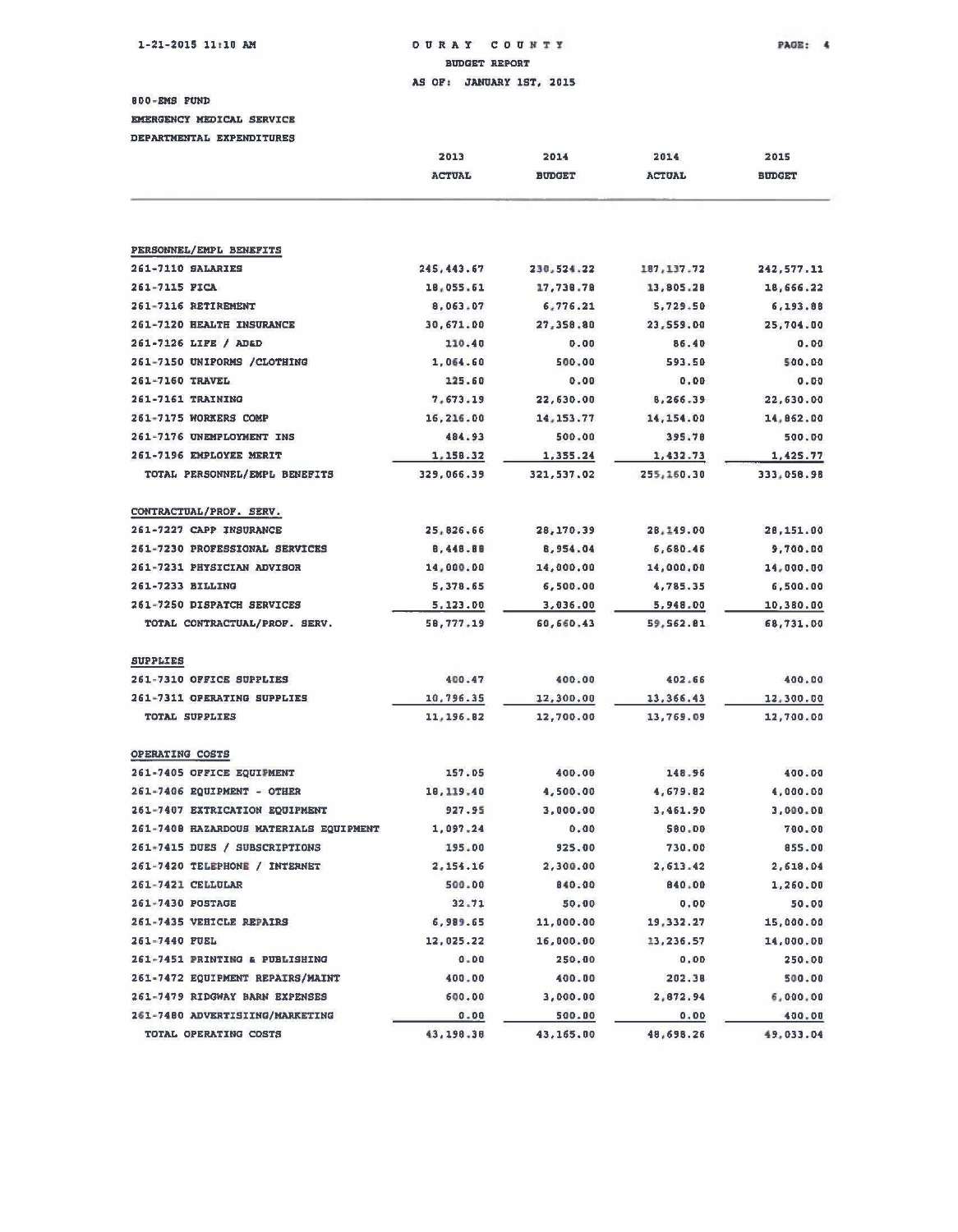$1-21-2015$  11:10 AM  $O$  URAY COUNTY , PAGE: 5

BUDGET REPORT

AS OF: JANUARY 1ST, 2015

800-EMS FUND

EMERGENCY MEDICAL SERVICE

DEPARTMENTAL EXPENDITURES

|                                 | 2013          | 2014          | 2014          | 2015          |  |
|---------------------------------|---------------|---------------|---------------|---------------|--|
|                                 | <b>ACTUAL</b> | <b>BUDGET</b> | <b>ACTUAL</b> | <b>BUDGET</b> |  |
|                                 |               |               |               |               |  |
| DONATIONS/CONTRIBUTIONS         |               |               |               |               |  |
| 261-7515 CITY OF OURAY IGA      | 5,656.00      | 5,028.00      | 5,028.00      | 6,067.00      |  |
| TOTAL DONATIONS/CONTRIBUTIONS   | 5,656.00      | 5,028.00      | 5,028.00      | 6,067.00      |  |
| <b>OTHER EXPENSES</b>           |               |               |               |               |  |
| 261-7800 MISCELLANEOUS EXPENSE  | 78.45         | 850.00        | 92.33         | 275.00        |  |
| 261-7809 REPUNDS/OVERPAYMENTS   | 797.98        | 1,200.00      | 2,443.79      | 1,500.00      |  |
| 261-7810 EMS IMOGENE            | 332.00        | 750.00        | 529.45        | 750.00        |  |
| 261-7850 TREASURERS FEES        | 12,851.85     | 13,500.00     | 11,054.38     | 13,500.00     |  |
| TOTAL OTHER EXPENSES            | 14,060.28     | 16,300.00     | 14, 119.95    | 16,025.00     |  |
| OTHER SOURCES/(USES)            |               |               |               |               |  |
| 261-7995 COST ALLOCATION        | 23,724.50     | 41,661.00     | 41,661.00     | 30,467.00     |  |
| TOTAL OTHER SOURCES/(USES)      | 23,724.50     | 41,661.00     | 41,661.00     | 30,467.00     |  |
| TOTAL EMERGENCY MEDICAL SERVICE | 485.679.56    | 501,051.45    | 437,999.41    | 516,082.02    |  |
|                                 |               |               |               |               |  |